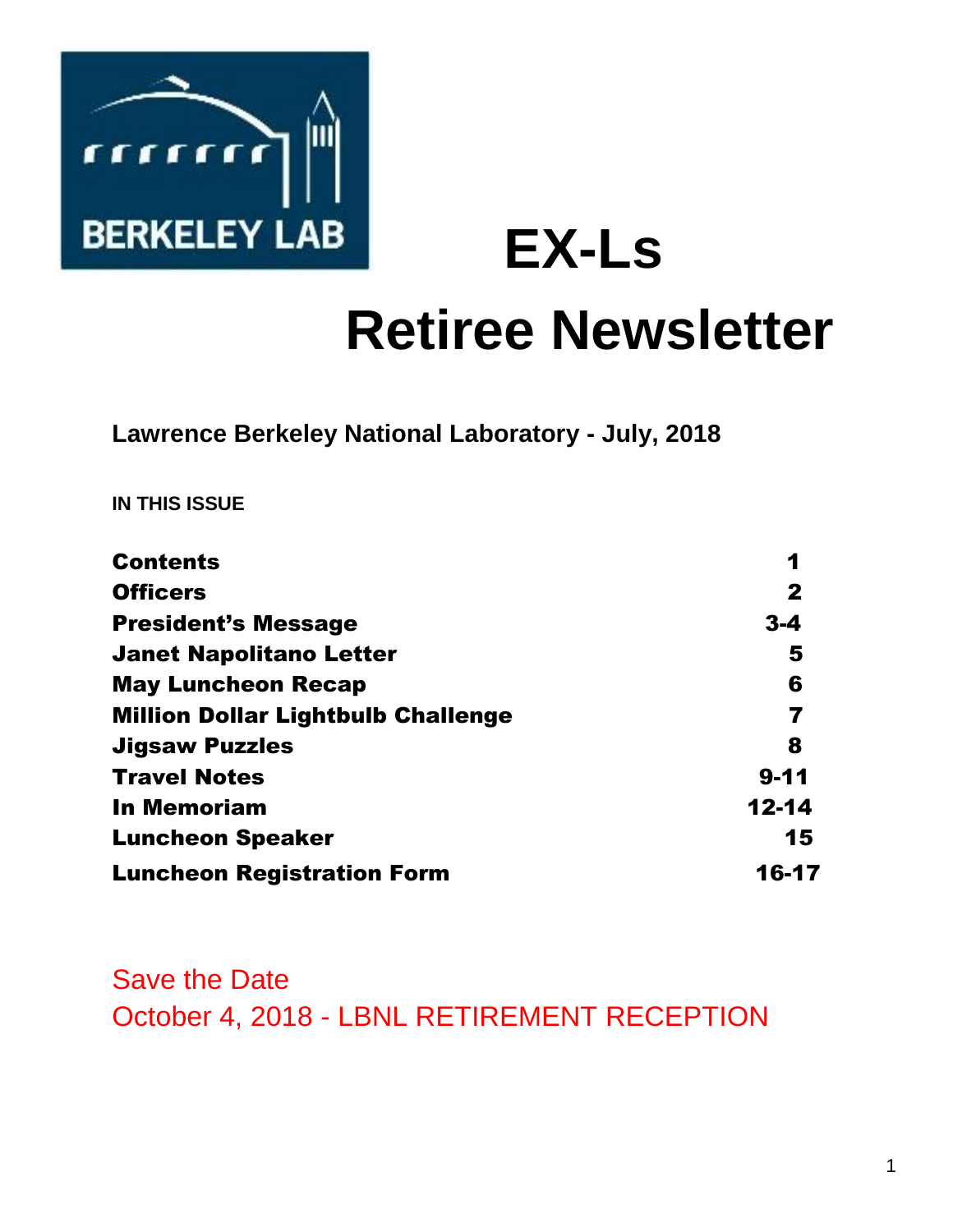#### **EX-Ls BOARD OF DIRECTORS**

President: Henry Rutkowski 1st Vice-President: Nancy Brown 2nd Vice-President: Bob Cahn Secretary: Esther Schroeder Treasurer: Howard Matis Membership: Patti Powers-Risius Activities: Kathy Bjornstad LBNL Liaison: Margaret Dick CUCRA Representative: Janis Dairiki/Bob Cahn UCBRC Advisory Board: Lee Schroeder, Henry Rutkowski Editor EX-Ls Newsletter: Linda Rutkowski UCBRC Director and Liaison Cary Sweeney

#### **PAST PRESIDENTS**

Lee Schroeder - 2017 Cheryl Fragiadakis -- 2016 Per Dahl - 2001 Connie Grondona – 2015 Tom Beales - 2000  $Trudv$  Forte  $-2014$  Ken Mirk - `1999 Joe Jaklevic – 2012-2013 Paul Hernandez – 1998 Rollie Otto – 2011 Clay Sealy - 1996-1998  $Richard$  Sextro  $-2010$  Igor Blake - 1994-1996 Don Grether – 2009 Conway Peterson –1992-1994 Jose Alonso – 2008 Howard Browne – 1990-1992 Janis Dairiki – 2007 Ethel Skyrdlinski – 1989 John Kadyk – 2006 Al Amon - 1988 Gene Binnall – 2005 Ken Lou – 1987 Sig Rogers – 2004 Virginia Cherniak - 1986 Bob Fulton – 2003 Bill Bigelow – 1985 Bob Birge – 2002 Ted Bowers – 1981-1984

## **2018 CALENDAR OF BOARD MEETINGS & LUNCHEONS**

**Board: Meetings:**  January 11, 2018 April 12, 2018 July 12, 2018 October 11, 2018

Board Meetings start at 3:00 p.m. and end at 5:00 p.m. usually held in LBNL Conference Room (54- 130B). Location is subject to change at the last minute, so check with a Board member if you plan on attending. We welcome attendance by interested members.

#### **Luncheons:**

Thursday, Feb 15, 2018, Hs Lordships Thursday, May 17, 2018, Hs Lordships Thursday, Aug 16, 2018, DoubleTree by Hilton Berkeley Marina Thursday, Nov 15, 2018, DoubleTree by Hilton Berkeley Marina

#### **OFFICE ADDRESS:**

**Our mailing address is:** LBNL EX-Ls 101 University Hall Berkeley, CA 94720-1550

#### **Photo Site:**

https://get.google.com/albumarchive/10886758399 6319040696

**Photo Czar:** Ned Dairiki

**Website:** http://retirement.berkeley.edu/ex-ls

**Webmaster:** Kris Thornton, UCBRC

#### **EX-LS Honorary Life Members**

Shirley Ashley Patrick Cullinane, Bud Larsh

**Next Luncheon August 16 , 2018**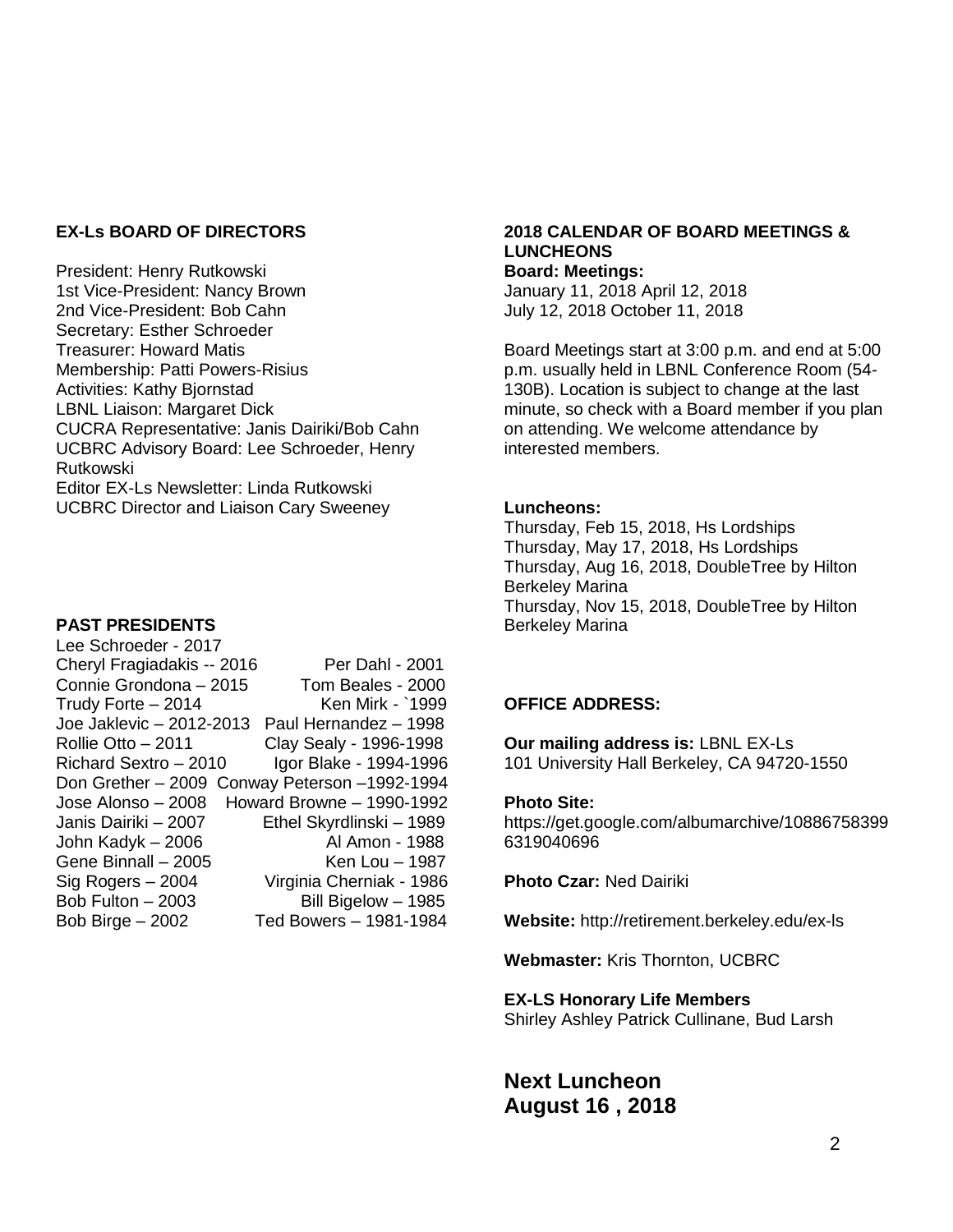# **President's Message**

The last President's Message was completely devoted to the very important issue of UC Retiree medical insurance funding. Just before publishing this issue of the Newsletter, I received the response to the Working Group's recommendations by UC President Napolitano. We are including the content of her letter immediately after this President's Message. There is considerable disagreement among experts on whether UC has a real financial problem that must be solved by cutting support for retiree health care. Although the deliberation on retiree health care insurance funding is extended for another year, the issue is not yet resolved. Those active in debating the options are concerned that retirees must continue to be involved in the debate even though the extreme urgency of the past 6 months has abated.

As you know, we have had to change the venue for our quarterly luncheons, because of the demise of Hs Lordships. We have committed to the Doubletree at the Berkeley Marina for the rest of 2018. In the fall, the presidents of UCRAB (University of California Retiree Association Berkeley), PARRA (President and Regents Retiree Association), and the EX-Ls together with representatives of the UC Berkeley Retirement Center will approach the Doubletree to negotiate a deal for 2019 trying to minimize cost to members. For their October luncheon, PARRA, has committed to the Berkeley Country Club in El Cerrito (formerly the Mira Vista Country Club) because the Doubletree would not give them the same deal they gave the EX-Ls. Kathy Bjornstad will be investigating this option also for 2019. We all owe Kathy a big debt of gratitude for the tremendous effort she put into securing the Doubletree arrangements.

Looking to the future, remember that the Lab Retiree Reception will be held at the Cafeteria on October 4, 2018. Please contact your friends, especially those that may have disappeared for some time, to make sure they know about it and encourage them to come and reconnect. Parking will be available for those who need it.

Every three years the EX-Ls Bylaws require that we update the Bylaws. A committee composed of Joe Jacklevic, Trudy Forte, and Bob Cahn are drafting a set of changes to be voted on by the Board in October. The Board approved changes must then be voted on by the membership at the Annual Meeting at the November Luncheon. We will publish the proposed changes in the October Newsletter so you will know what you are voting on.

CUCRA (Council of UC Retiree Associations) and CUCEA (Council of UC Emeriti Associations) will be holding their joint meeting at the Doubletree in the Berkeley Marina on Oct 24-25, 2018. These two groups advise UCOP and advocate for retiree concerns. The meeting is being hosted by the 4 UC Berkeley Retiree associations and the UCB Retirement Center. LBNL is providing the bus transportation for an Advanced Light Source and a Lawrence Hall of Science tour. The meetings are public. For more details contact Janis Dairiki, the EX-Ls CUCRA rep, Bob Cahn , the EX-Ls alternate CUCRA rep, or Don Grether, the former EX-Ls CUCRA rep.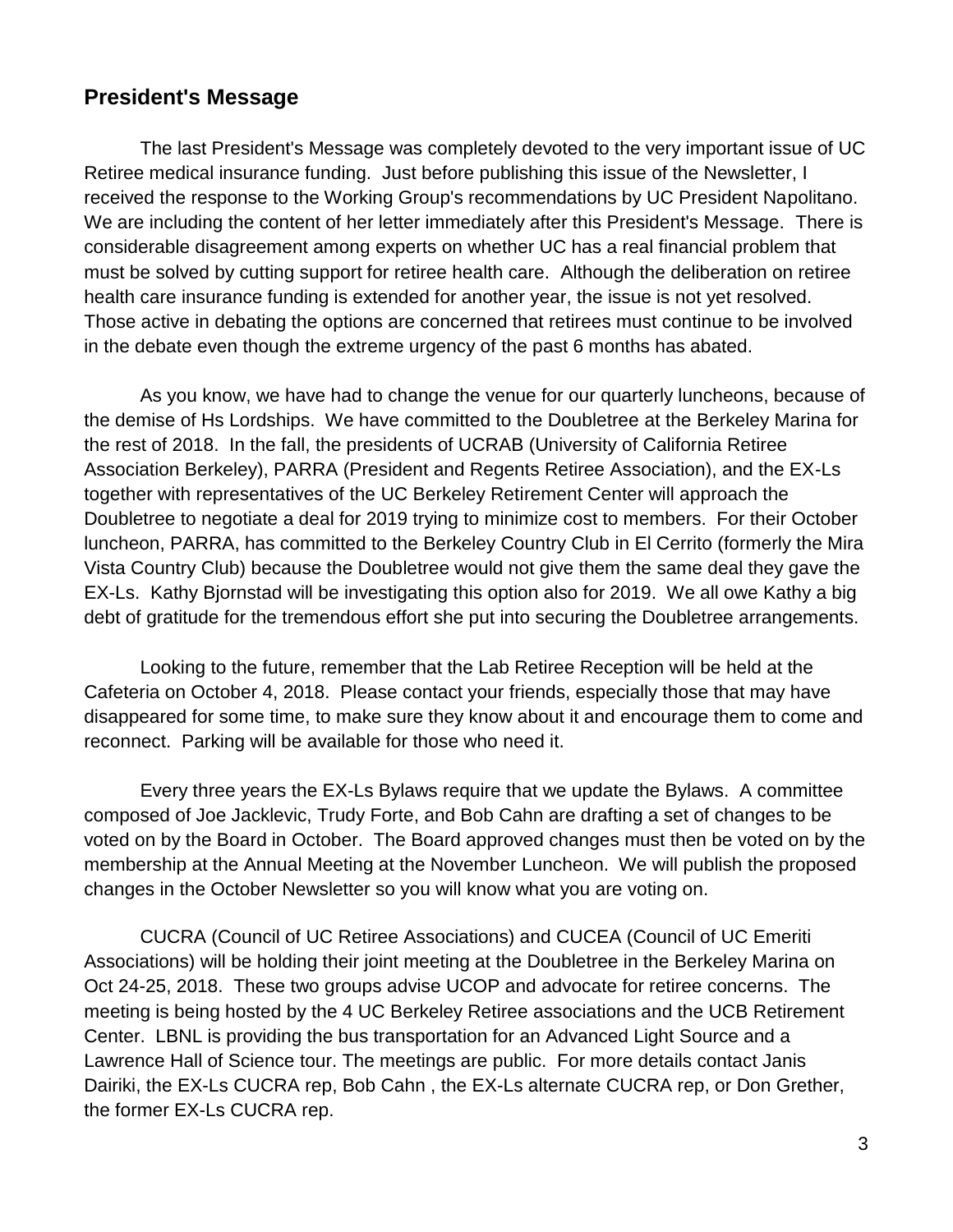Our Newsletter is the main method for communication. If you have a story about some event or activity of general interest or perhaps a travel story of your own, please sent it to our Newsletter Editor, Linda Rutkowski (chamisa6@att.net). The deadline for material is the third Thursday of January, April, July, and October (one week after the quarterly Board Meeting).

Finally, in order to continue the EX-Ls and the EX-Ls activities, we need your help. Since we no longer charge dues, please consider contributing. We also need a candidate for Second Vice President at our Annual Meeting in November. If you want to know more about what the process is and the duties of the Officers, contact any Board Member.

Henry Rutkowski, President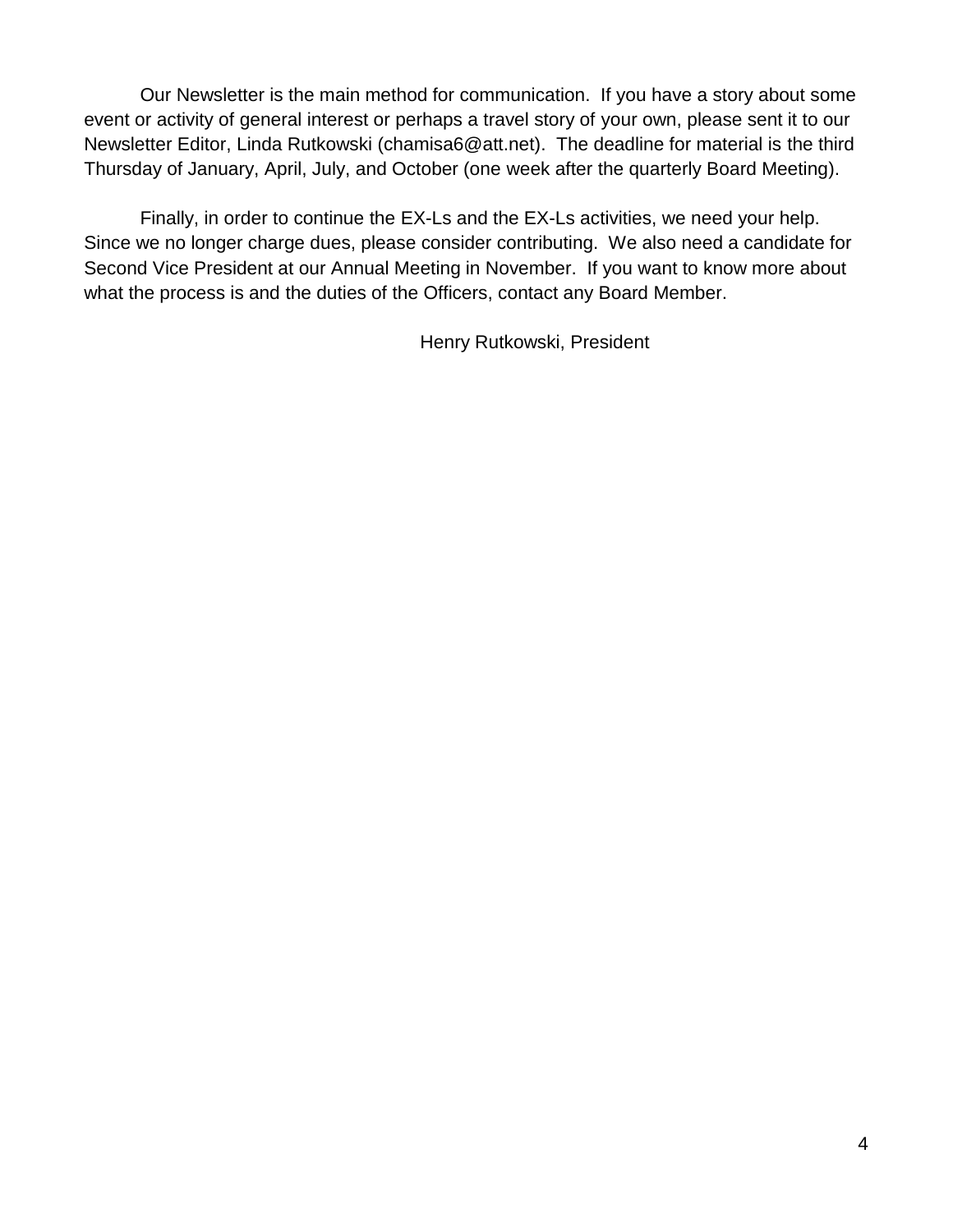# Napolitano Letter

July 19, 2018 MEMBERS OF THE RETIREE HEALTH BENEFITS WORKING GROUP Dear Colleagues:

Thank you for your report of July 3, and for your considerable time and effort exploring potential avenues for me to consider to ensure a strong retiree health benefits program.

The University invests heavily in high-quality health benefits, and I recognize that these benefits have significant value to faculty and staff and enable us to continue to express our support for our retirees. I appreciate the Working Group's diligent research, thoughtful discussion, and consultation with and representation of stakeholders regarding this complex topic. After carefully reviewing your report, I support many of your recommendations and will proceed with the following:

### **• No significant changes to the retiree health program for 2019.**

With your guidance in mind, I have directed Systemwide Human Resources to finalize UC's retiree health benefits offerings for 2019 details will be available during Open Enrollment. Given 2019 cost estimates for retiree health benefits, no significant changes in UC's contribution levels or plan design are anticipated for 2019.

# **• Gradually reduce the UC contribution for eligible retirees aged 65 and older who are not**

**coordinated with Medicare to adjust to levels comparable to Medicare-coordinated retirees.** There are approximately 1,600 current retirees who either elected in 1976 not to coordinate with Social Security or are unable to coordinate with Social Security. For this subset of our retirees, the UC premium contribution is substantially higher than for other UC retirees who elected Medicare coverage. I accept the Working Group's recommendations to gradually reduce UC's contribution for this group only over the next three years (from 2019 through 2021) to ensure equity across all our retiree groups.

## **• Continue to work with members of the Working Group through 2019.**

I hope that each of you will continue to serve as a member of a consultative body that will review ongoing options to ensure that UC offers competitive retiree benefits that are financially viable over the long term. This group's charge will also include active consultation with your respective constituent groups. Systemwide HR will continue to evaluate plan and program design strategies to sustain retiree health benefits, which will be shared with this consultative body.

I am committed to an iterative process and to sharing proposed changes to the retiree health benefits program with the broader UC community, and look forward to continuing this work.

Thank you for your continued service to the University of California.

Yours very truly, Janet Napolitano, President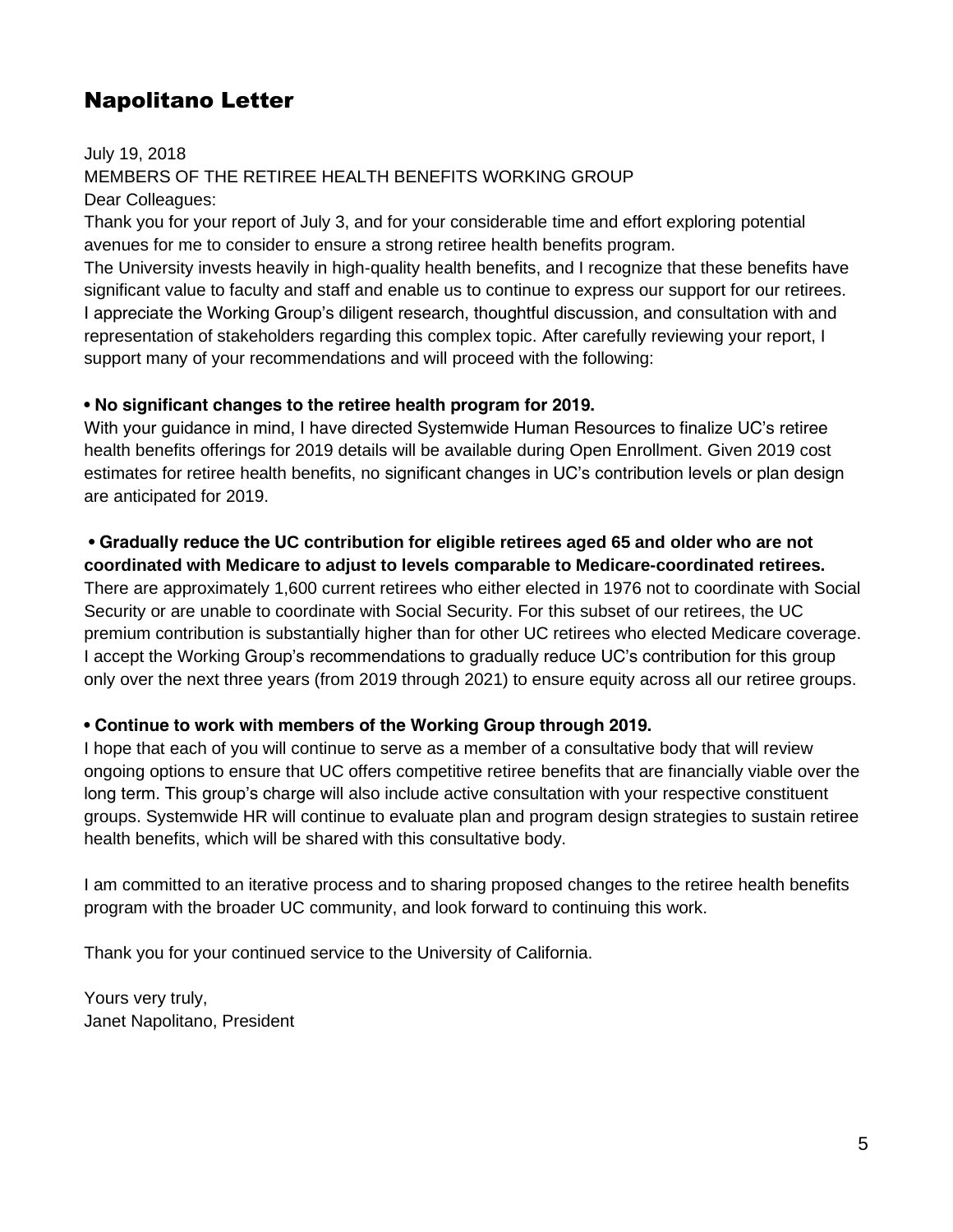# **May Luncheon Speaker Recap**

Dr. Vi Rapp, a Research Scientist, in LBNL's Environmental Impacts, Energy Analysis Division, Energy Technologies Area gave a talk entitled "Advancing energy technologies for a clean, renewable energy society."



Rapp's research emphasizes minimizing combustion generated pollutants for biomass-burning stoves used in developing countries, with a special emphasis on particle mass that is less than 2.5 milli-microns (10 $\textdegree$  m). PM<sub>2.5</sub>, is 20 times smaller than a human hair follicle. Especially dangerous are the smaller particles in this size range that are 50 nanometers (10 $\degree$  m), the socalled ultra-fines, that can penetrate deep into the lung and cause a myriad of cardiovascular maladies. PM2.5 is responsible for more than 5.5 million premature deaths per year—and biomass burning is responsible for more deaths than Aids, malaria, and TB combined. Rapp's research is concerned with designing, building, and evaluating stove prototypes that reduce PM2.5 while maintaining desired features that increase stove adoption. Rapp and colleagues explore a wide range of flow types, turbulence generation techniques, and design protocols for stove adaptation. Rapp and her colleagues found that measurements of particle mass must be accompanied by measurements of the particle size distribution so that the contributions of ultra-fines to the size distribution are minimized. They identified an air injection design that supports development of affordable and desirable cleaner stoves.

The second part of the talk focused on efficient, low-emissions energy technologies Rapp and colleagues are developing for on-demand water heaters using the LBNL low swirl burner concept. The low swirl burner was invented at the Laboratory and has previously been used for applications to combined heat and power systems and for industrial heaters. Its combustion is characterized as producing a very stable flame system that has very low emissions and is very fuel lean. Current research is directed toward applying the low swirl burner concept toward improving on-demand water heater burners to simplify their controls and increase their heat output ranges. This research involves designing burners that extend the water heater low operating range, simplify their controls, and that meets current design and emissions standards.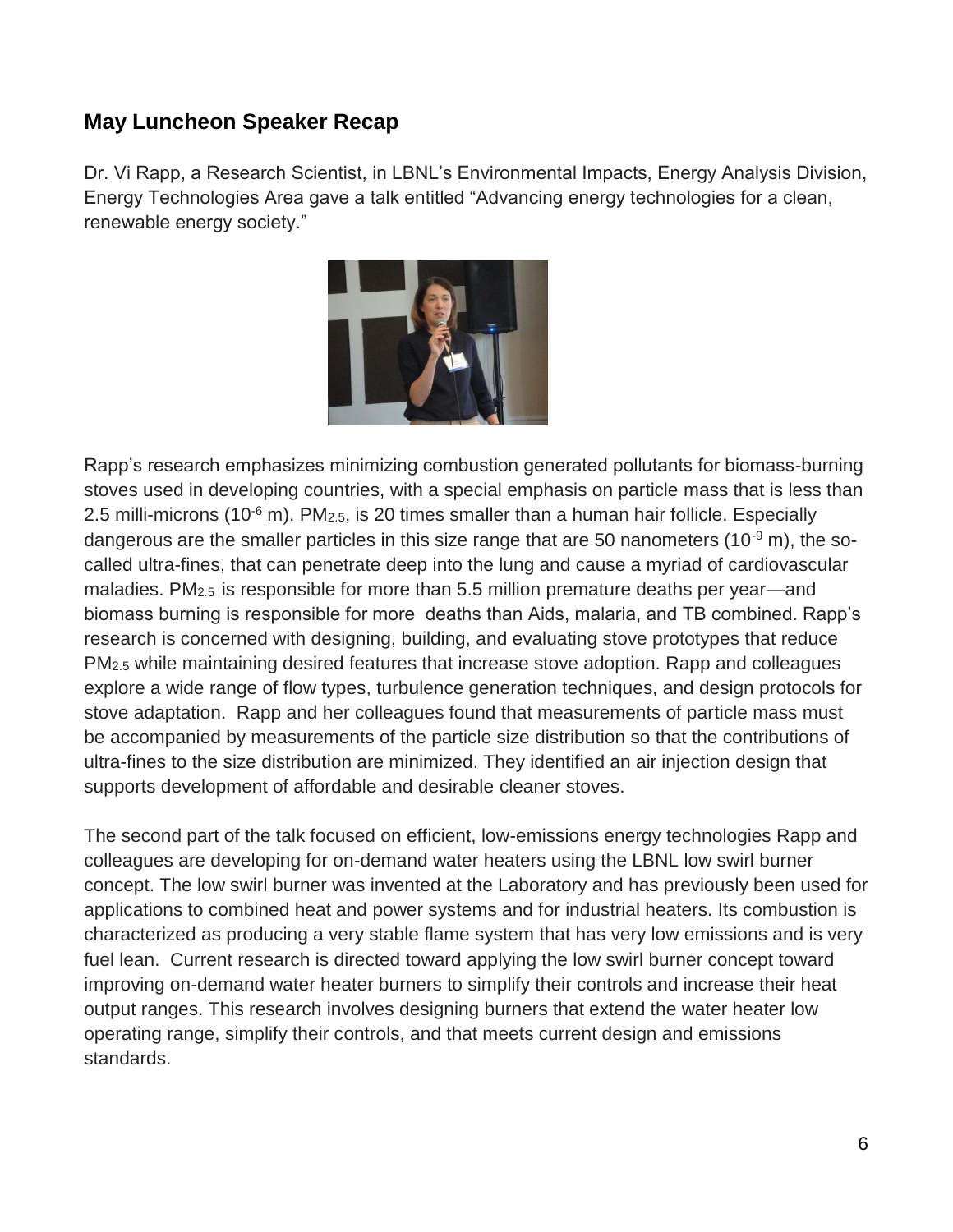# Million light bulb challenge

Submitted by Rich Sextro



The University of California, in collaboration with Cal State Universities and the California Department of General Services, has established a purchasing program for LED lighting for the benefit of current employees, students and retirees, here: <https://millionlightbulbchallenge.com/>

LED lighting has made rapid strides in the past decade and is now available in bulb shapes and sizes compatible with almost all current incandescent and fluorescent bulbs. The energy savings compared with incandescent bulbs is more than 90% - smaller when compared with most fluorescent fixtures. This purchasing program helps reduce the costs of LEDs, one of the barriers to their more rapid implementation.

Statewide, lighting accounts for about 22% of residential electrical energy consumption, which for the 'average' home is ~1300 kWh/year for lighting out of ~6000 kWh (appliances are a close second at ~20%). So switching to LED's can potentially save ~\$100 or more per year for a typical household. LEDs provide another advantage - with a typical lifetime of 30,000 to 50,000 hours of use - many of us will never need to replace lightbulbs again.

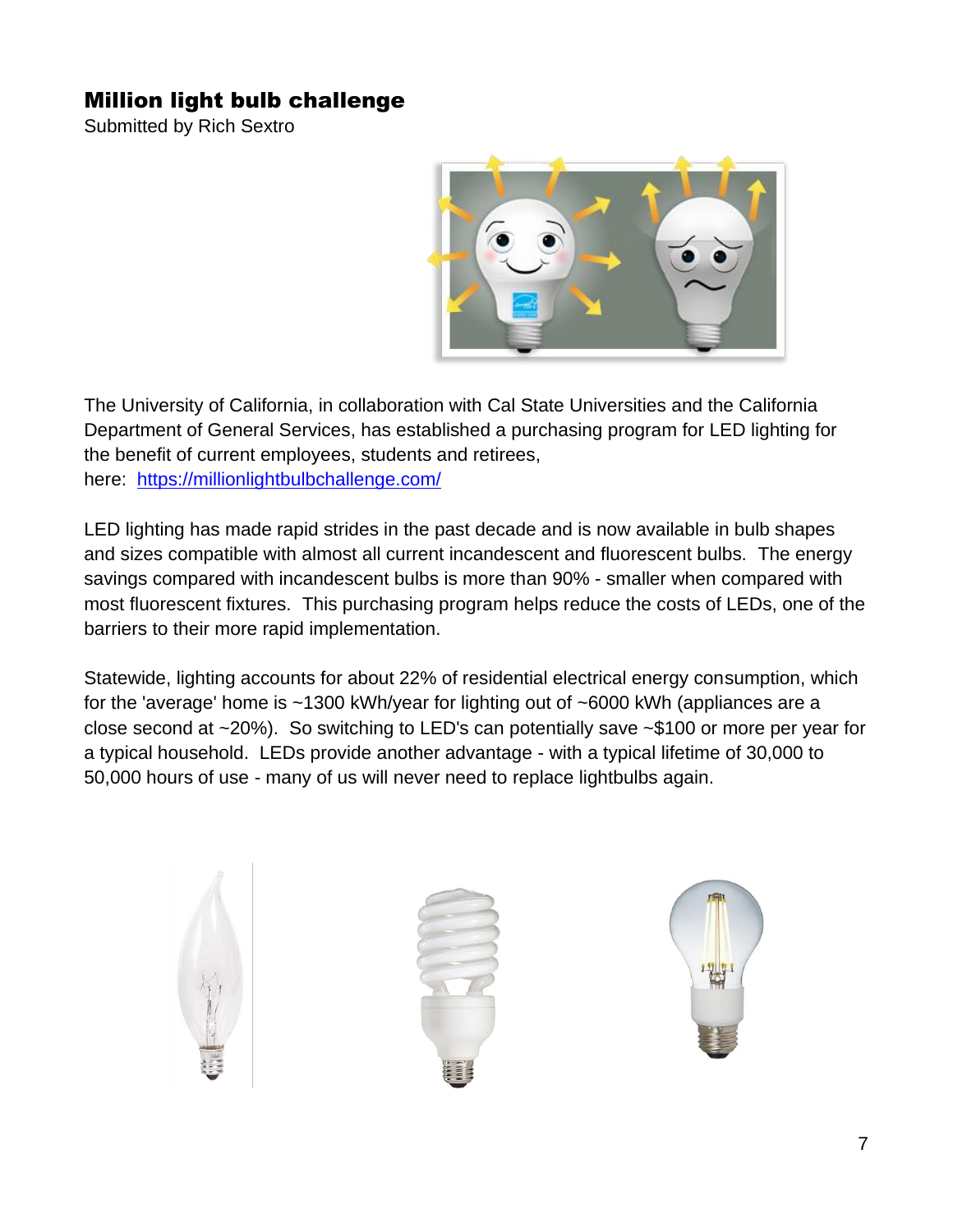

# **Jigsaw Puzzles are not only fun . . .**

For lots of us working on a jigsaw puzzle keeps us busy, but does it do more?

First, it is a single mind consuming task. There are no distractions. It's just you and some pieces of colorful cardboard. The whirlwind of daily life is left behind. when we open the box and shuffle through the tiny pieces we can be overwhelmed. There is so much blue sky and blue water, how will we ever get the right piece in the right place? And the we say, I'll just start by looking for the edge pieces. With this simple decision, we are shifting our focus from confusion to problem resolution. We see how one of those pieces fit into the larger picture and at the same time, we see that a big problem is in reality composed of lots of little pieces. if we look at the picture on the box, we see that some of the sky pieces have a bit of a rooftop, or perhaps a few leaves. The left side of our brain is busily trying to connect the pieces to match the right brain's picture of the whole. This parallel activity is actually enhancing our mental capabilities. Jigsaw puzzles are like our lives, one part seems bigger, more important, but if we allow ourselves a little distance we can see that this huge piece is only a part of who we are.

So, Go to it! Spend a few dollars. Have fun and improve your mind.

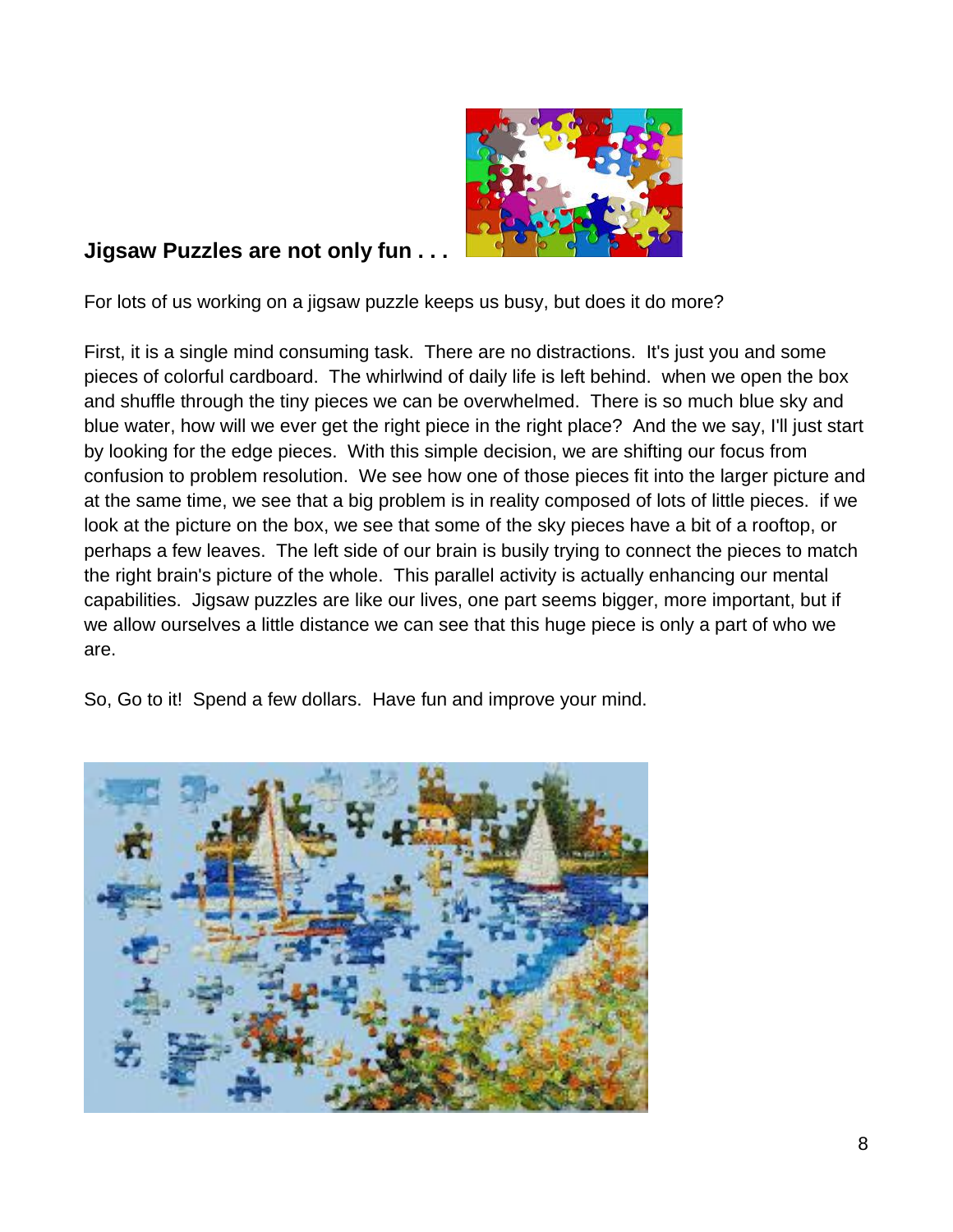# Travel Notes

**Winnie Baker and her husband** enjoyed a 10-day Cruise to the Mexican Riviera in February on the Grand Princess.



Then they turned around a month later in March for a 15-day trip to Hawaii with her High School classmates to celebrate their 60th High School Reunion. The best part of cruising from San Francisco is not having to fly!

**Henry and Linda Rutkowski** celebrated their 50th Wedding Anniversary on a ten and a half hour flight from SFO to Copenhagen on June 29th. After a couple of days in Denmark they travelled overnight on a Ferry to Oslo, Norway. They travelled around Norway on buses, trains and ferries taking in the spectacular scenery and visiting various museums and a fish farm.

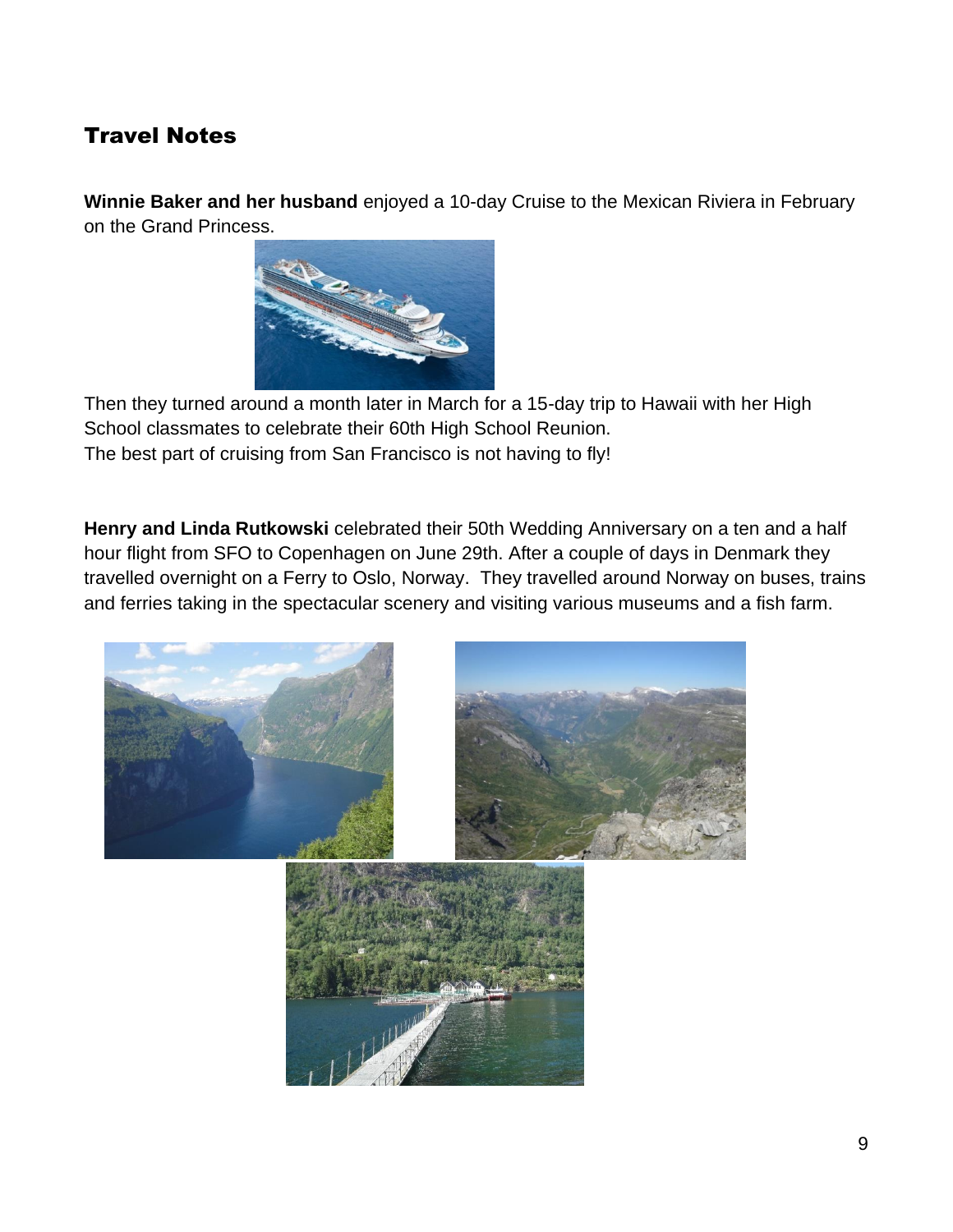## **Rich Sextro** -**Chasing the Solar Eclipse 2017**

When my wife Joan and I first considered where to go for our first solar (total) eclipse, it seemed like the whole west coast was going to descend on northern Oregon. We decided to look a little further east – opting for somewhere in central Idaho. We loaded up the car and headed for Boise, figuring that we'd explore local roads north of Boise (the center of the path of totality was about 60 miles north of Boise) on the day before the eclipse.

We set up shop at one of the local Marriott chains, which – like most of Boise – was abuzz with information about the eclipse. There was also a significant internet-based cottage industry with all sorts of information about the eclipse. After consulting various websites, Google Earth and the young person at the hotel front desk (who I don't think had ever been more than five miles from the Snake River…), we decided to drive straight north on Idaho state route 55, looking for a place labeled Smith's Ferry (population 75), which was right on the centerline of the path of totality.

Idaho 55 follows the North Fork of the Payette River, which flows south towards Boise and the Snake River – lots of white water, some of which was pretty serious, along with some equally serious kayakers. About 30 miles from Boise we began to see large electronic signs – courtesy, presumably, of the Highway Patrol, saying "Don't even think about parking along the highway during the eclipse…". Fortunately, the Payette forms a broad river valley in the vicinity of Smith's Ferry, so there were local and forest service roads that offered possible viewing locations.

Having made some tentative choices about where we might park the next day for our eclipse viewing, we stopped at the local (and only) eatery for lunch. The customers appeared to be a mix of river runners and eclipse chasers – one of whom struck up a conversation with us about what we had planned to do for eclipse watching the next day. It turned out that a local rural church had turned a large field into a carefully marked grid of parking stalls for eclipse watching and would we be interested in using his purchased-over-the-internet permit for one of the stalls. Since we hadn't seen 'the ideal spot' in our earlier search, we took him up on the offer and after lunch drove the quarter-mile to where the church 'eclipse camp' was set up. This was a highly organized, well-thought out set-up that probably accommodated several hundred eclipse chasers (including several large tourist buses). One feature of the excellent organization was the row of porta-potties stretching as far as the eye could see along one side of the field (a consideration that factored into the tentativeness of our earlier al fresco parking ideas).

After talking with some of the local folks, we planned to allow two to three hours for the drive from Boise to Smith's Ferry the next morning. So we got up at oh-dark-thirty, and hit the road at 5 am – thinking we'd be in a parade of cars driving up ID-55. It turned out that we were one of the leaders of the parade and it took an hour for the drive from Boise. Which meant we arrived at the Smith's Ferry 'field' before sunrise; Smith's Ferry is about 4500 ft in elevation so we hunkered down in our chairs with a blanket and the thermos of Peet's – along with an increasing number of fellow eclipse enthusiasts.

By the time of first contact – i.e., the start of the partial eclipse – at 10:11 am MDT all of the parking stalls were full. Many of our neighbors had come from considerable distances – the folks directly behind us were from Germany and a few stalls down from them was a group of amateur astronomers from Washington, DC. Walking around the area I developed a bad case of gear envy – all I had was a 10 power binocular and my digital SLR with a modest telephoto – and a Go-Pro camera sitting the roof of my car to record the passage of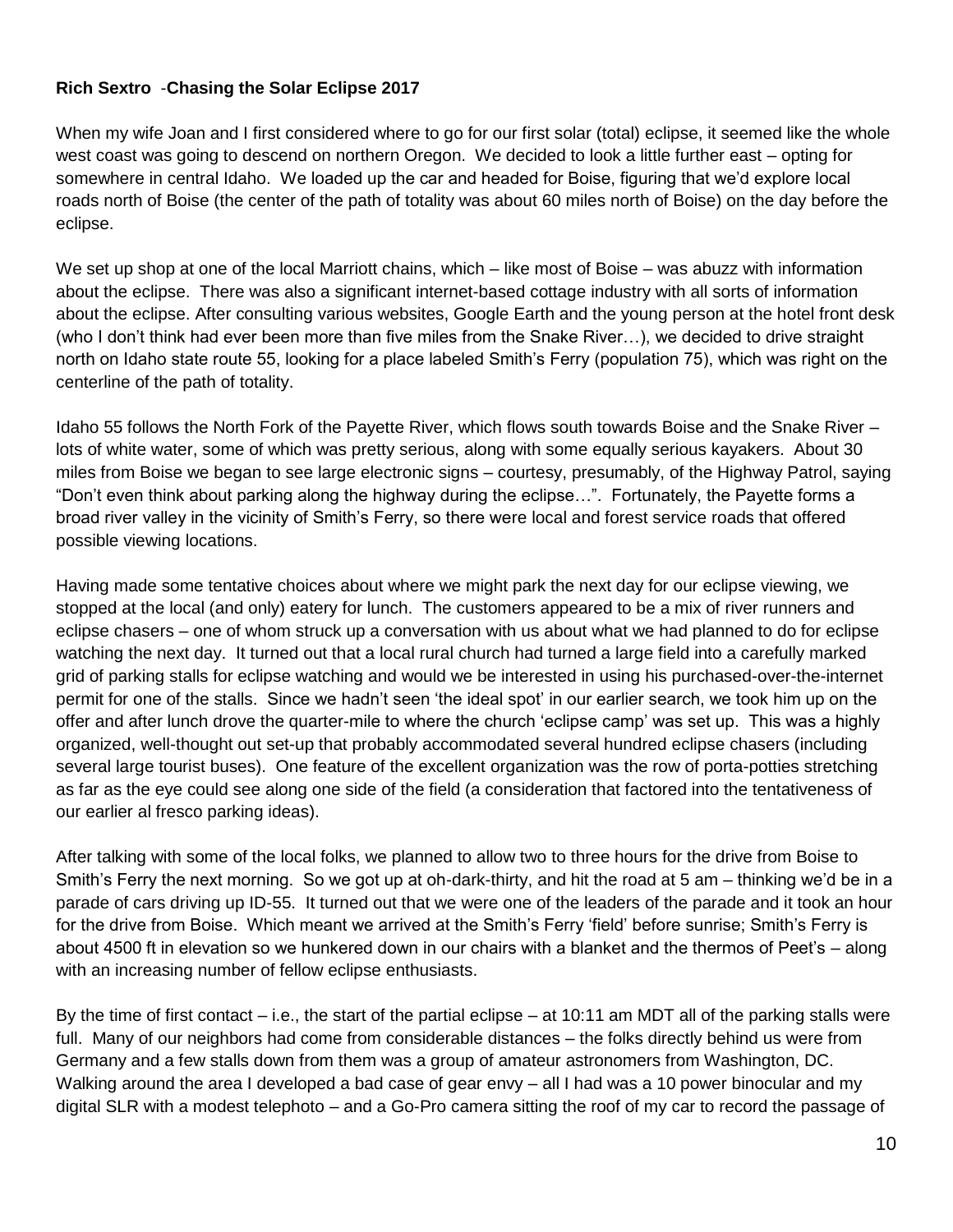the eclipse shadow on the ground. As can be seen in the first photo, there were some serious telescopes set up and lots of cameras. The second photo shows an image of the partial eclipse just after first contact – along with several prominent sunspots - projected onto a white cardboard screen by a Celestron 'scope.



Photo 1: Sampling of the crowd and gear at Smith's Ferry Photo 2: Projected image of the start of the partial eclipse

Totality started at 11:26 am MDT and lasted for 2 min 12 seconds. I think many of us first time eclipse chasers were curious about how dark and cool it would get during totality. It was dark enough to see stars in the central part of the sky. The sky at the horizon did not get totally dark, so there was enough scattered light from the horizon to produce a deep twilight. The temperature change was a bit of a surprise, certainly noticeable, perhaps due in part to the elevation. Photo three shows the total eclipse, courtesy of my Nikon. I thought we'd get to see the edge of the moon's shadow on the earth move across the Payette River valley, but the shadow was moving at almost 2000 miles per hour so we did not see the effect.



In returning to Boise, traffic karma caught up with us – it took about 2.5 hours for the return. On our return trip to the Bay Area we drove to Ely, NV, to ride the Nevada Northern railroad and to drive on US highway 50 from Ely to Reno – the self-proclaimed "loneliest road in America"- and certainly one of the prettiest high-desert drives. Our eclipse-chasing trip was well-worthwhile – this was the first transcontinental eclipse since 1918 and the first total eclipse in the contiguous US since 1979. We won't have to wait as long for the next total eclipse – April 8, 2024 – with the path coming up from Mexico, across TX and exiting the US near the top of ME. We'll be ready.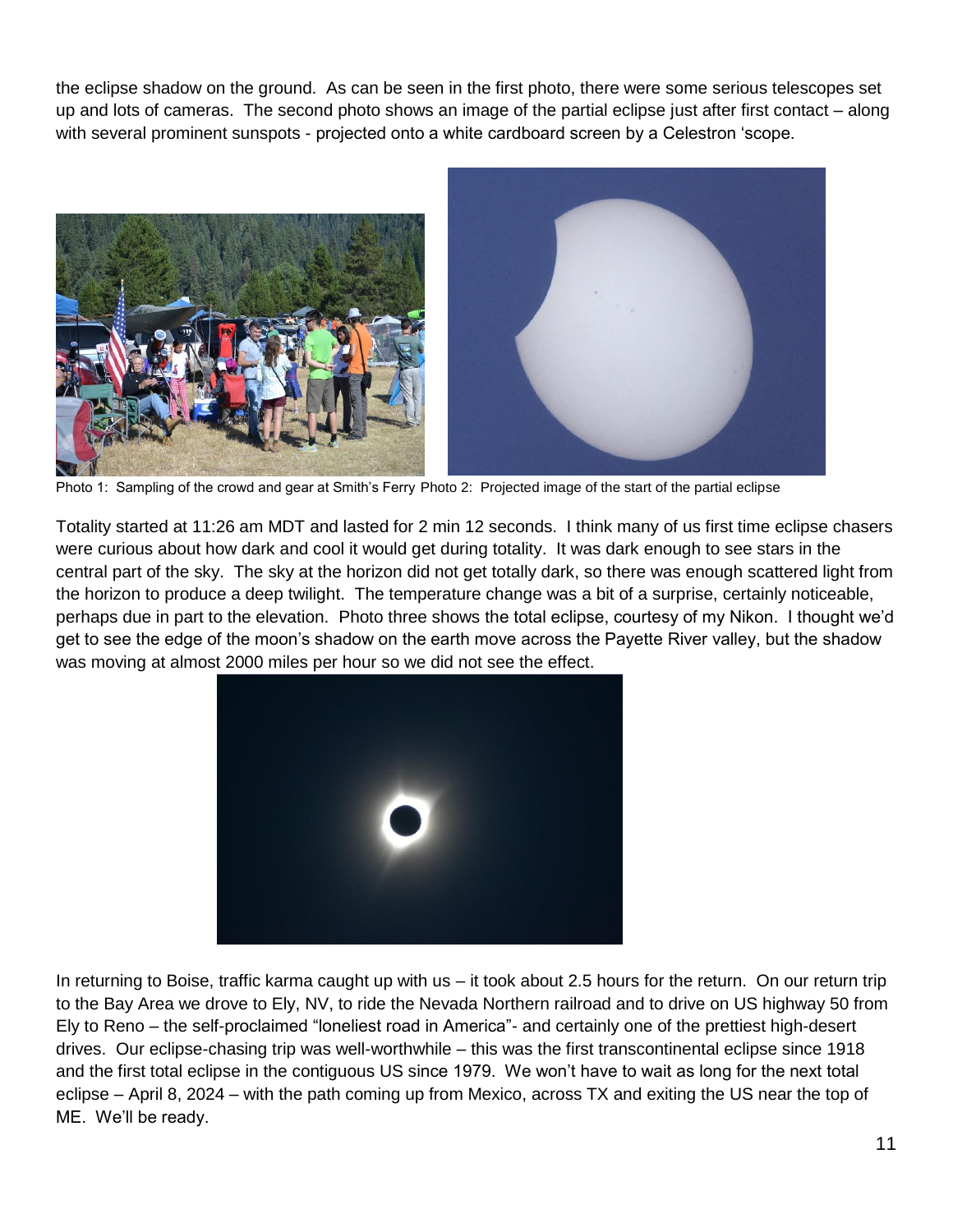# In Memoriam

## Carolyn Rose Adams



Carolyn Adams Jan 31, 1938 - June 25, 2018 Martinez

Carolyn Rose Adams passed away peacefully on Monday evening. She embraced life and her loving nature and charismatic spirit touched all who knew her. Our dearest "Buddy" will be greatly missed.

She was born to Frank and Lola Todaro in Oakland, CA, and graduated from Berkeley High School. She resided in the East Bay Area throughout most of her life. Carolyn was married to her beloved husband Ronald Adams in 1959, until his untimely passing in 1991. She retired from UC Berkeley after a life long career as an administrative professional.

Carolyn was also a talented artist. After retirement she earned a Bachelor of Fine Arts - Printmaking, from California College of Arts and Crafts at the age of 70. She spent the next ten years producing and selling her work professionally.

Carolyn is survived by loving sons Ronald of Martinez, CA and Kevin (Shannon) of Ankeny, IA; grandchildren Holly Adams of Fortuna, CA, Amy Robertson of Panama City, FL, Taylor Adams of Ames, IA, and William Adams of Ankeny, IA. She is also survived by brother Ron (Marbry) Todaro of Atascadero, CA; and many relatives and lifelong friends. Friends and family are invited on Sunday, July 1 to visitation starting at 5pm with Rosary at 7pm at Hull's Walnut Creek Chapel, 1139 Saranap Ave, Walnut Creek, CA.

Reprinted from East Bay Times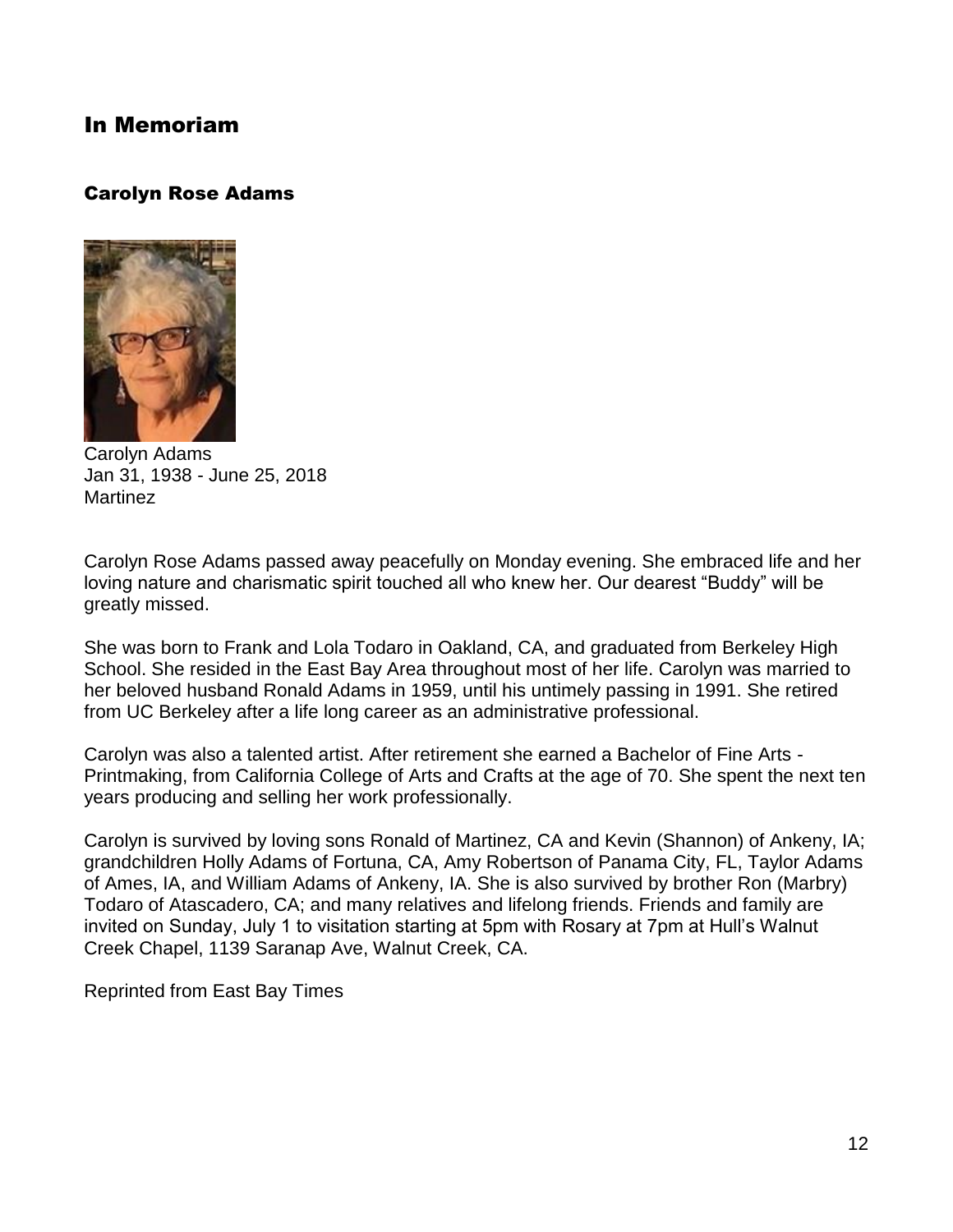# Eugene Haller



Eugene E. Haller, UC Berkeley professor emeritus in the Department of Materials Science and Engineering and founder of the Electronic Materials Program at Lawrence Berkeley National Laboratory (Berkeley Lab), died on Friday, June 22. He was 75.

Haller, who held the Liao-Cho Innovation Chair at UC Berkeley, was a highly regarded leader in the field of semiconductor materials. Haller's academic career spanned more than 30 years, and during that time, he emerged as one of the scientific pioneers redefining the field of materials science and engineering to include semiconductors, ultimately co-authoring a textbook on the subject.

Haller's research contributions were primarily in the area of the growth and applications of ultrapure both chemically and isotopically — and doped semiconductors.

"Eugene is widely recognized for growing the most pure materials known to humankind," said Oscar Dubón, professor of materials science and engineering. "His ultrapure germanium crystals formed the basis for the development of highly sensitive radiation and light detectors."

Indeed, Haller's ultrapure germanium lies at the heart of one of the important devices in the Spitzer telescope: the Multiband Imaging Photometer for Spitzer detector. This infrared telescope launched into space in 2003 and is still used to study the formation of planets near distant stars. Haller was also known as a consummate teacher and mentor for students and young faculty alike.

"The welfare of his students was always his highest priority — he did all he could to ensure their success," said Daryl Chrzan, professor and department chair of materials science and engineering.

During his tenure, he directly supervised the research of approximately 50 doctoral students, guided numerous postdoctoral scholars and collaborated with many esteemed visitors. Many early-career researchers whom he mentored have achieved prominent positions within academia, national laboratories and industry.

Haller was born in 1943 in Basel, Switzerland. He earned his diploma in Nuclear Physics in 1967 and his Ph.D. in Solid State and Applied Physics in 1970, both from the University of Basel. In 1970, he joined Berkeley Lab, first as a postdoctoral fellow of the Swiss National Foundation, and then three years later as a staff scientist. In 1980, Haller was appointed associate professor in the Department of Materials Science and Mineral Engineering at UC Berkeley, becoming professor in 1982. Haller would remain on the faculty at UC Berkeley and as faculty senior scientist at Berkeley Lab through 2011.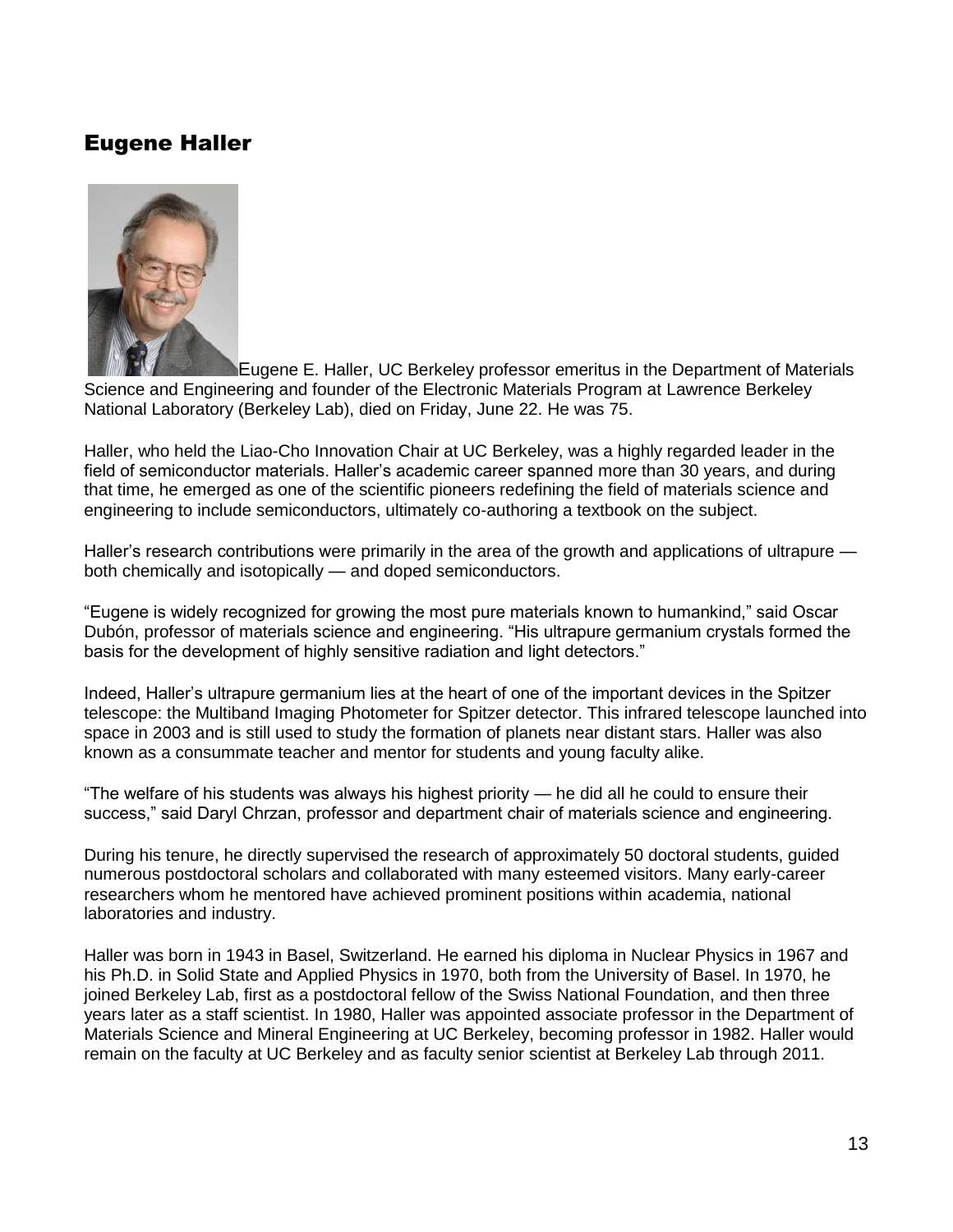In 1984, Haller founded the Electronic Materials Program (EMAT) at Berkeley Lab, which continues to this day. Though EMAT was not the first center at the Department of Energy (DOE) to be focused on semiconductors, it was established near the beginning of DOE's interest in semiconductor materials.

"Haller was one of the key scientists who pushed DOE to expand further into the area of semiconductor research, and his efforts helped to establish semiconductor materials as an important area of research for DOE," said Chrzan.

Haller was a major figure in the semiconductor defect community. He authored or co-authored well over 1,000 papers during his career. He also provided significant leadership for its most important series of meetings, The International Conferences on Defects in Semiconductors. He hosted and chaired the 20th meeting at UC Berkeley. He also served on the editorial advisory boards for major journals and on numerous advisory boards and panels throughout his career.

Among the many prestigious awards Haller earned throughout his career are the 1999 James C. McGroddy Prize for New Materials from the American Physical Society, the 2005 David Turnbull Lectureship from the Materials Research Society and the 2010 John Bardeen Award of the Minerals, Metals and Materials Society.

In 2010, Haller was elected into the National Academy of Engineering for "improvements in semiconductor performance through contributions to the synthesis of ultrapure and doped crystals." Election into the National Academy is among the highest of honors awarded to engineers in the United States.

When Haller was not teaching or performing cutting-edge research, he worked toward expanding his collection of antique radios and growing his extensive cacti garden. He also enjoyed working on his 1939 Talbot-Lago T123 vintage car — one of only twelve remaining vehicles of this model.

Those who knew Haller fondly recall his sharp mind, his unrivaled talent for conducting experiments, his incredible leadership skills, his fierce loyalty and his wry sense of humor. "He will be missed not only for his scientific contributions but also for his deeply caring and thoughtful nature," said Dubón. "We have lost a teacher, a mentor, a scholar and a friend."

Reprinted from TABL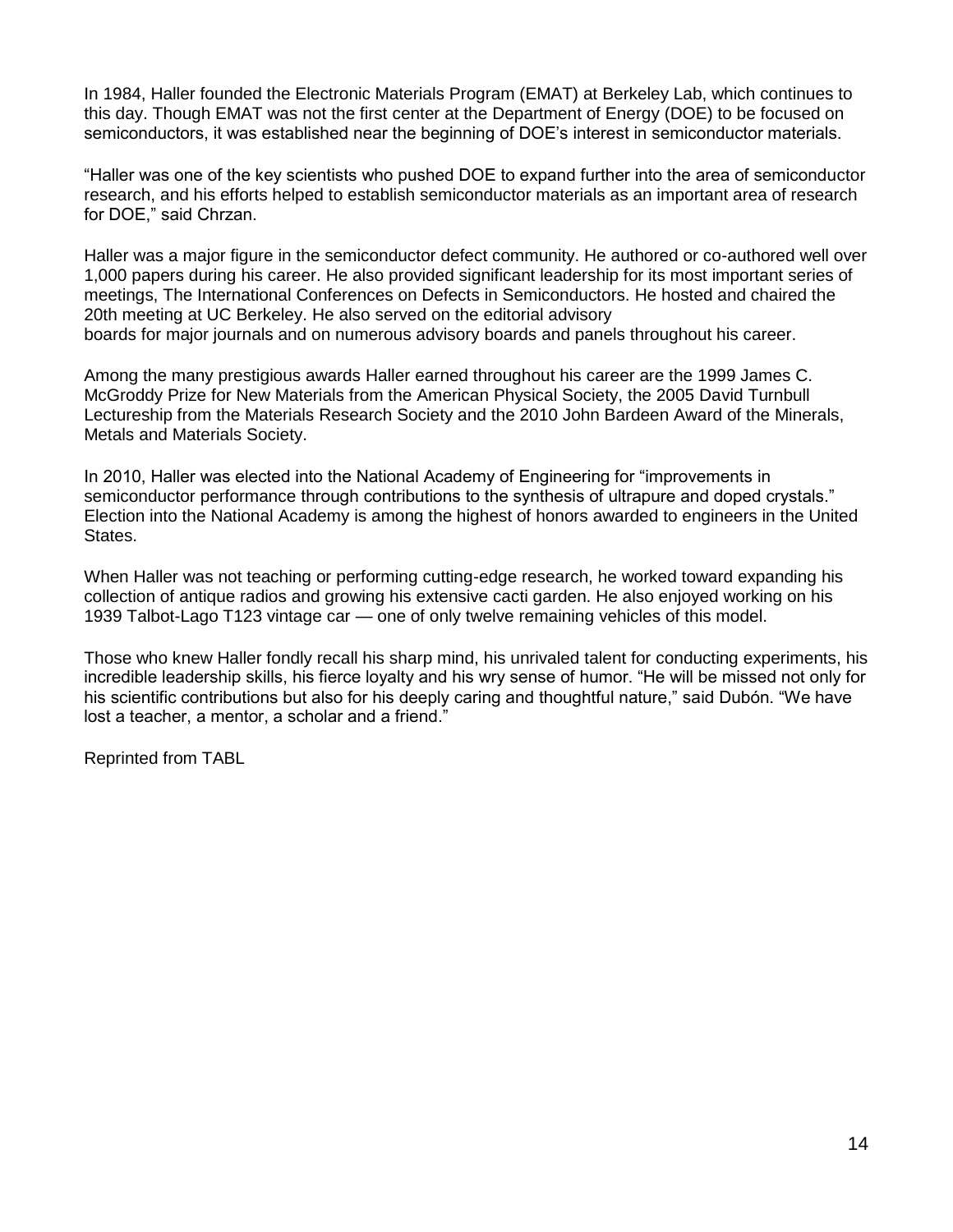### **\* \* \***

#### **LUNCHEON SPEAKER:** *Dr. Jay Marx,* Former Executive Director of LIGO, Caltech

#### **TITLE OF TALK: THE DISCOVERY OF GRAVITATIONAL WAVES, A NEW WINDOW ON THE UNIVERSE**

**ABSTRACT:** On February 11, 2016, front-page headlines around the world announced the discovery by LIGO (the Laser Interferometer Gravitational Wave Observatory) of gravitational waves from a merging pair of black holes, 1.3 billion light years away, confirming the most radical prediction of Einstein's theory of gravity. What is this all about? What are gravitational waves? Why is it so important? Since then gravitational wave signals from 5 other mergers of binary systems have been detected including one from a different type of source, a binary neutron star system. This talk will explain the excitement, what the discovery means, how it was made and why it has opened a new window on the universe, gravitational wave astronomy. The presentation is aimed at non-scientists with videos and photos and with only one equation, one that everyone will understand.

**BIOGRAPHY:** We are pleased to have *Dr. Jay Marx,* Former Executive Director of LIGO, Caltech as our distinguished speaker. Jay was the project manager of many important scientific instruments at Lawrence Berkeley National Laboratory (LBNL) including the ALS, STAR, and PEP-4. He will talk about LIGO which won last year's Nobel Prize in Physics.

Jay Marx was born in New York City in 1945. He was educated in the public schools in New York and

received his undergraduate and graduate education at Columbia University leading to a PhD in physics in 1970. Following a period on the faculty at Yale University, he joined LBNL in 1975 where he was a Senior Scientist until 2006. In March 2006 he joined the California institute of Technology as the Executive Director of the Laser Interferometer Gravitational Wave Observatory (LIGO). In 2011 he retired from his leadership role in LIGO and now serves in an advisory capacity with a number of big science experiments and projects including LIGO.

During his scientific career Jay's research has focused on high-energy physics. He has also been involved in major projects at LBNL including the Superconducting

Super Collider and as Project Director for the successful design and construction of the Advanced Light Source, a world-class facility now operating at LBNL to provide intense beams of x-rays for basic and applied research in the studies of materials, chemistry and the life sciences, and for industrial applications. In 1993 he was awarded a U.S. Department of Energy Distinguished Associate Award for his leadership of the Advanced Light Source Project.

During the 1990's, Jay directed an international scientific and engineering team that designed and constructed a large experiment, STAR at the relativistic Heavy Ion collider to study the properties of matter under conditions that existed in the first microsecond after the big bang. During his time as LIGO Laboratory Executive director Jay oversaw the construction of Advanced LIGO, the instrument that made the historic first direct observation of gravitational waves in 2015. He also initiated the effort that lead to the US-India project to build a third LIGO observatory site in India.

Jay is a Fellow of the American Physical Society, a Fellow of the American Association for the Advancement of Science and a member of Sigma X

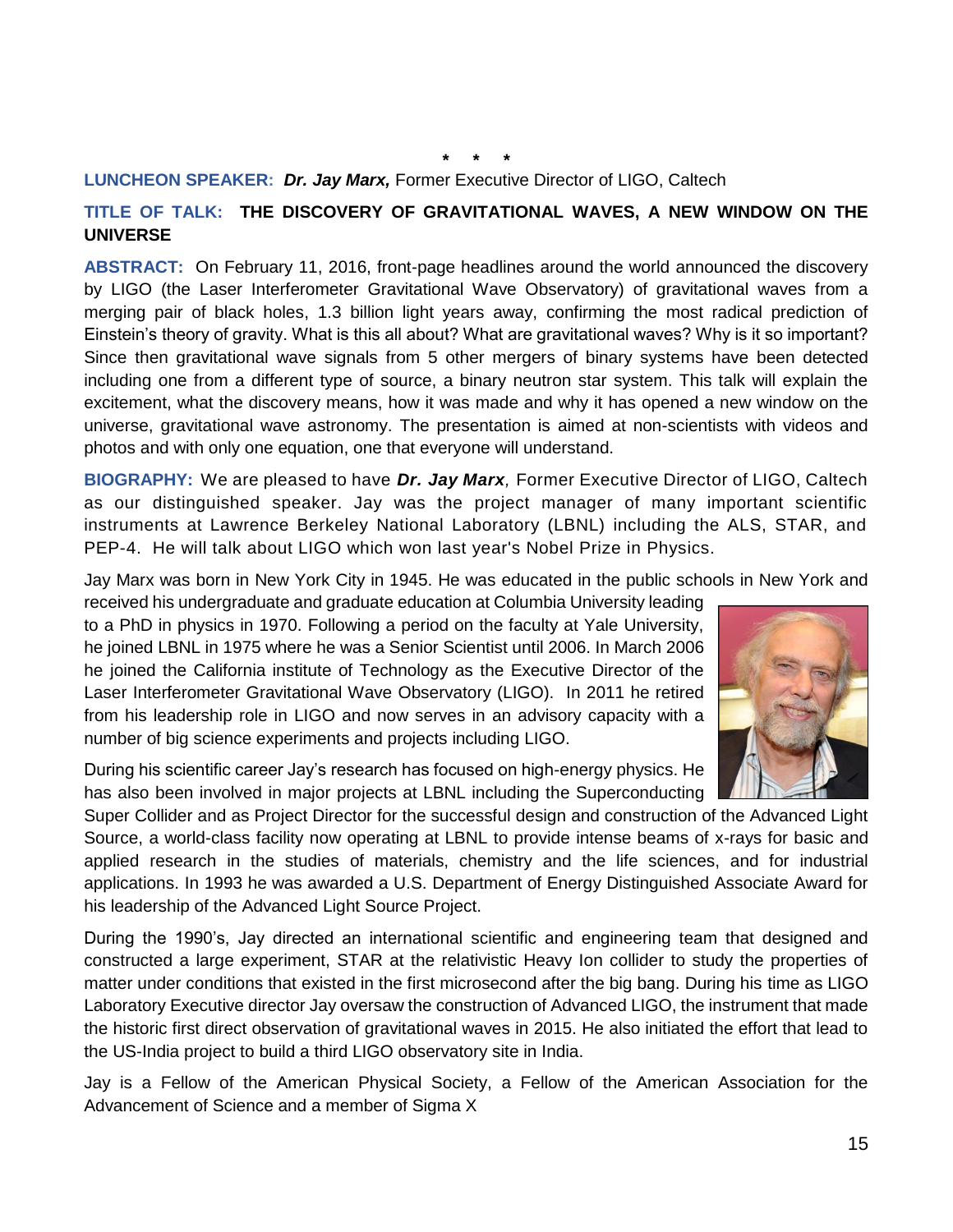

 **Date: Thursday, August 16, 2018**

*Where:* **N E W L O C A T I O N:** Easy access, Berkeley Marina *DoubleTree by Hilton* **200 Marina Boulevard, Berkeley, CA. 94710**  *Location:* **Berkeley Room, Building 5, North Conference Center, take ELEVATOR to 2nd FLOOR**



*Time:* **11:30 AM – Lunch Served at 12:00, Talk 1:00 – Ends at 2:00 PM** *No-Host Bar Service:* **Located in the Berkeley Room – opens at 11:30**

*Luncheon Price: \$40 all inclusive of luncheon, tax, tip, fees, parking* 

Register using the Eventbrite Link below:

[https://ex-ls-aug18.eventbrite.com](https://ex-ls-aug18.eventbrite.com/)

**\* \* \***

**Lunch Service - Buffet:** Garden Salad with two dressings, Sliced Seasonal Fruit, Baked Herb Chicken, Grilled Fresh Atlantic Salmon, Vegetarian Pasta, Roasted Potatoes, Fresh Seasonal Vegetables, Assorted Desserts. Rolls, butter, water, coffee, (hot tea on request) and iced tea.